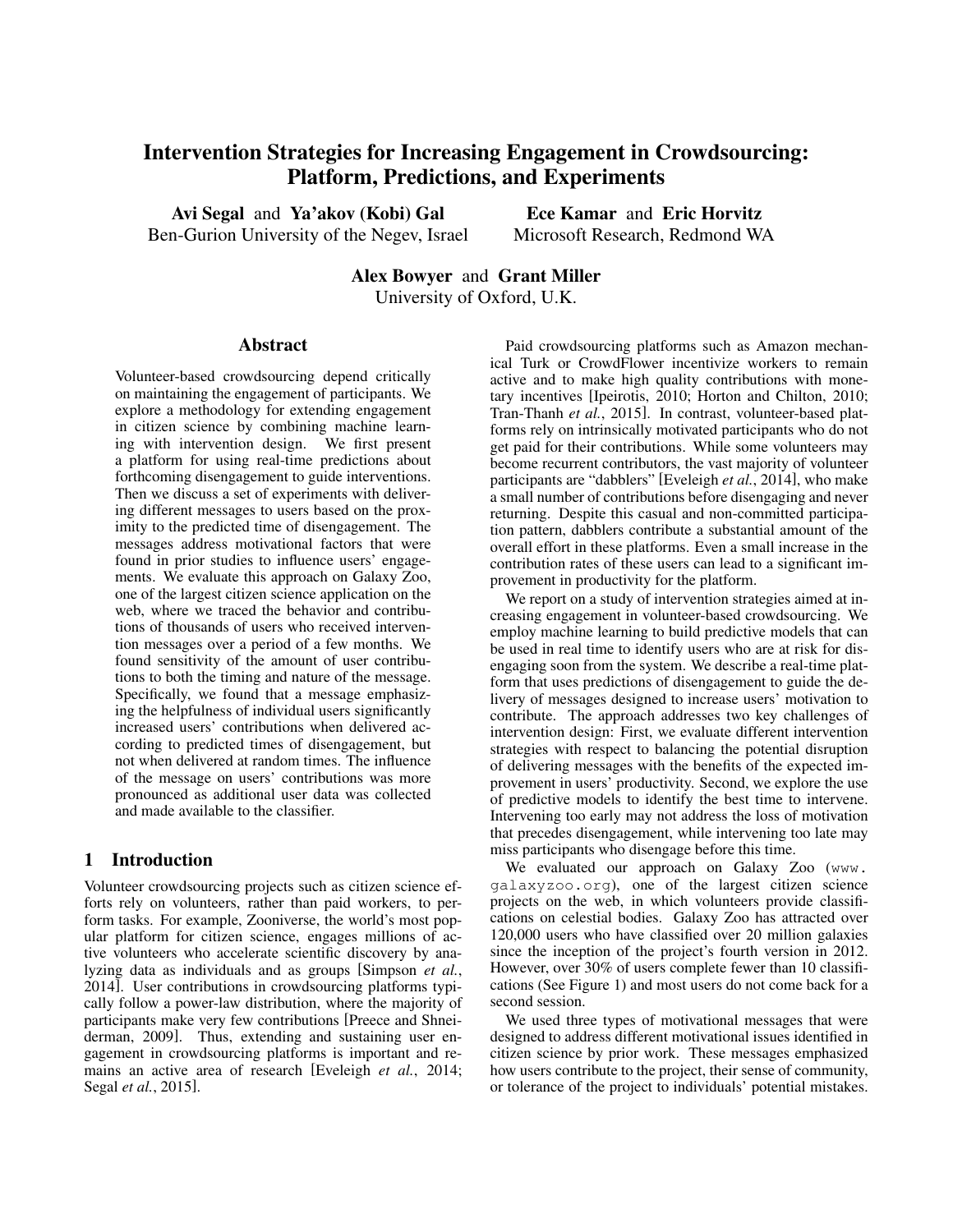

Figure 1: Distribution over numbers of classifications per user in Galaxy Zoo.

We compared the effects of these different messages on users' behavior in the system when guided by policies that use predictions about forthcoming disengagement versus when delivered at random times. Our experiments were designed collaboratively with Galaxy Zoo leads and administrators.

We found that the message emphasizing the value of users' individual contributions to the platform when timed based on disengagement predictions was able to significantly increase the contribution of users without decreasing the quality of their work or increasing the amount of time spent in the system. Using the same message, but displaying this message at random times, was not effective. A follow-up study compared the effects of using different thresholds on the likelihood of forthcoming disengagement of users to initiate intervention messages, which consequently influenced when users received interventions.

We make three contributions: First, we provide a methodology and platform for investigating and controlling influences on engagement in crowdsourcing aimed at extending engagement via coupling machine learning and inference with intervention design. Second, we report on a set of experiments with messaging content and timing that explores the efficacy of alternate strategies when applied to a live volunteer-based crowdsourcing system. Third, we show that it is important to consider both message content and the timing of the delivery of messages. Code, data and accompanying information to this paper can be found at http: //tinyurl.com/ztujcvz.

#### 2 Related Work

Multiple studies have documented the long-tail distribution of users' behavior in volunteer-based platforms such as Wikipedia [Preece and Shneiderman, 2009] and citizen science [Eveleigh *et al.*, 2014; Sauermann and Franzoni, 2015].

Mao et al. [2013] developed a predictor for disengagement in volunteer-based crowdsourcing. They considered 150 features including statistics about volunteers' characteristics, the tasks they solved, and their history of prior sessions on the system. They demonstrated the effects of different session lengths and window sizes on the prediction accuracy. Their model was tested in an offline setting with holdout data, assuming multiple session histories are available for each user. Inspired by their call for real-time use of their approach, we extended earlier work in two ways: First, we adopted their model to a real-time setting in which users may have limited amount of history (or none at all), and selected a minimal number of features that provide reasonable predictor performance. Second, we implemented the predictive model and used it to guide a set of real-time, live interventions with users engaging with the system.

The study of intervention mechanisms for improving users' productivity is receiving increasing attention from the social and computational sciences. Some works have focused on increasing users' intrinsic motivation by generating messages to users, whether by framing a task as helping others [Rogstadius *et al.*, 2011], reminding users of their uniqueness [Ling *et al.*, 2005] or making a direct call for action [Savage *et al.*, 2015]. Anderson et al. [2013] developed a model for the influence of merit badges in the stack-overflow platform. They showed how the community behavior changes once users get closer to the badges frontier, and gave insights on the optimal placement of badges in such a system. In another work, Anderson et al. [2014] implemented a large-scale deployment of badges as incentives for engagement in a MOOC. They found that making badges more salient produced an increase in forum engagement. Segal et al. [2015] demonstrated that they could increase the return rate of volunteers to a citizen science system by sending motivational emails several days after they stopped making contributions.

Lastly, we review work on modeling and managing interruptions associated with notifications. Horvitz and Apacible [2003] used machine learning with Bayesian structure search to build models that infer the cost of interrupting users over time considering their interactions and tasks on computing devices, visual and acoustical analyses, and data drawn from online calendars. Shrot et al. [2014] used collaborative filtering approaches to predict the cost of interruption by exploiting the similarities between users and used this model to inform an interruption management algorithm. Kamar et al. [2013] showed that modeling interruptions as a planning under uncertainty problem can improve agents' performance while interacting with people.

### 3 Problem and Approach

The problem of if, when, and how to generate interventions in order to increase users' engagement in volunteer-based crowdsourcing can be formalized as a sequential decisionmaking problem under uncertainty. With an intervention strategy centering on the use of real-time messaging, we need to balance the potential distraction of presenting an intervention message to the user with the expected short and longterm benefit of the message on their contributions. The state in the problem formalization is a tuple that represents a user's interactions with the platform in current and prior sessions, including information about past interventions that were administered for this user. The action set defines a rich design space of intervention strategies: when to intervene (e.g., periodically, when a likelihood level of disengagement is reached, etc.); how to channel the intervention (e.g., email, pop-up, etc.); how the intervention is administered (e.g., text, audio, graphical, video, mixed, etc.); the content of the intervention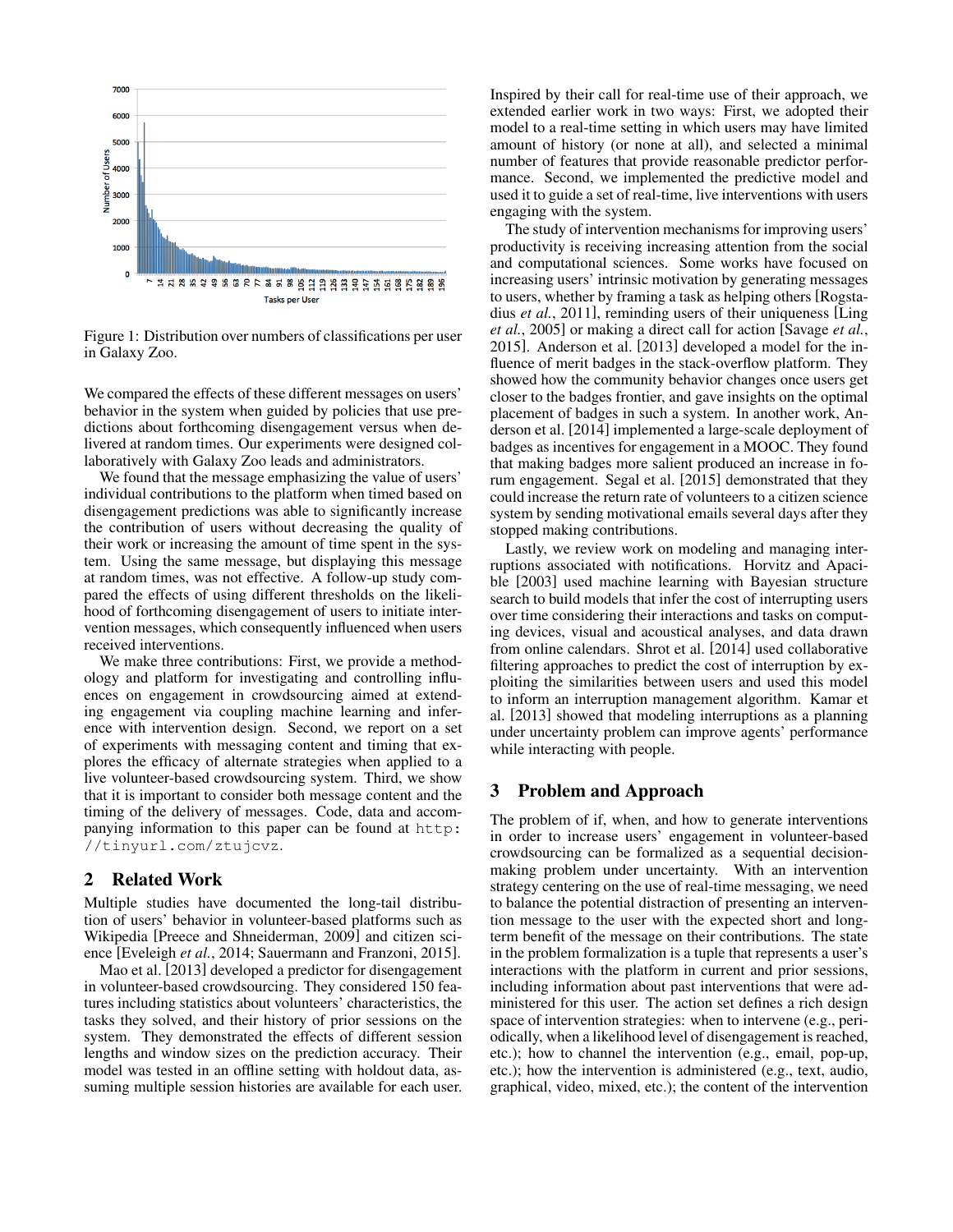(e.g., motivational message, performance feedback, community message, etc.), and its duration (e.g., for a given time period, until the user has acknowledged the intervention, etc.).

Formulating, parameterizing, and solving this decisionmaking problem to identify ideal intervention policies introduces a number of challenges. First, learning about the outcomes of different interventional policies would entail studying and probing volunteer crowdworkers over a large space of state and action combinations. Second, we do not have an understanding of the influence of interventions on contributions. Thus, it is difficult to formulate an objective function for use in formal sequential decision making analysis. For example, a focus on optimizing the number of tasks completed by users may lead to a large number of generated interventions but ultimately reduce the quality of users' contributions.

Our approach is to simplify the general decision-making problem into a simpler decision problem: we use predictions about forthcoming disengagement to control the timing of the display of different messages. Specifically, this approach consists of the following three steps: First, we employ supervised learning to build a model that is used in real-time to predict whether a user is about to disengage from the system within a given time window. The learned model uses task-independent features relating to users' past and present interactions with the system. Second, we employ an intervention strategy that targets users whose predicted likelihood of disengagement within the window exceeds a given threshold. The intervention consists of different messages designed to address the motivational issues that have been identified in prior studies [Raddick *et al.*, 2010; Reed *et al.*, 2013; Eveleigh *et al.*, 2014; Segal *et al.*, 2015] as reasons that users disengage from the system. Third, we perform a controlled study to evaluate different intervention strategies in a live citizen science platform.

We used three types of motivational messages aimed at emphasizing: (1) the contributions of users to the system, (2) users' sense of community, and (3) the tolerance of the project to an individual's potential mistakes. We compared the effects of these messages on users' behavior in the system when guided by policies that use predictions about forthcoming disengagement versus when delivered at random times.

We hypothesized the following: (1) Users in the prediction based intervention groups would be more productive (as measured by contributions and time in the system) than with the random intervention conditions (and a control group receiving no interventions), without harming the quality of their contributions. (2) The influence of the intervention on users' productivity depends on the message content, the timing of the message, and the confidence threshold on likelihood of forthcoming disengagement.

### 4 Predicting Disengagement

We now describe the first step of our approach, where a predictive model is used to identify users that are at risk of disengaging from the platform. We follow the formalization of this prediction problem by Mao et al. [2013]. We assume a general crowdsourcing platform in which users work individually to solve tasks. A session of a user is defined as a contiguous period of time that the user is engaged with the platform and is completing tasks. The prediction problem is a binary classification problem; given the current state of a user (encapsulating both user history and current session), predict whether the user will disengage and end the current session within a given time window. We consider all tasks which are 30 minutes or less apart from each other as belonging to the same session of activity. We use 5 minutes as the disengagement time window in our prediction problem.

Our dataset included 1,000,000 classifications from 13,475 unique users who were active in Galaxy Zoo in the 12 months preceding the experiment. To illustrate the casual participation behavior in our population, the average number of sessions per user was 2.6, and 67% of the users stayed for only one session. An instance to be used in learning or inference is comprised of features describing the user's past interactions up to the present task, and a binary label determining whether the user will disengage from the system within the 5 minute time window. From the above dataset we used 500,000 instances for training, 250,000 instances for validation and 250,000 instances for testing. The instances in the validation and test sets followed those in the training set in chronological order, preserving temporal consistency.

In training our model, we used the 16 most informative featured identified by Mao et al. We confirmed that using this smaller feature set did not significantly affect the predictive performance when compared to the results they reported. The top five features included in the predictive model are, presented in decreasing order of importance: user's average session time over all sessions so far; user's average dwell time in current session (measured in the number of seconds between two consecutive tasks); user's session count; number of seconds elapsed in current session; difference between the number of tasks performed by user in the current session and median number of tasks in previous 10 sessions of this user (or null if user has completed fewer than 10 sessions).

Figure 2 (top) shows the predictive performance of the classifier in terms of area under the receiver-operator characteristic curve (AUC), as a function of the number of session histories available for users. As shown in the figure, the trained classifier performs better than a baseline based on selecting the most likely class (AUC of .5) and the performance increases proportionally to the amount of historical data available for individual users.

Figure 2 (bottom) shows the effect of different disengagement thresholds on the predicted performance, measured in terms of precision (percentage of correctly classified dropouts out of all predicted dropouts), recall (percentage of correctly classified dropouts out of all relevant dropouts), and accuracy (percentage of correctly classified dropouts and continued engagements out of all predicted dropout and continuations). As displayed in the figure, increasing the confidence threshold also increases the precision, because the predictor becomes more conservative about deciding whether a user is at risk for disengagement within the target window. However, this raised threshold also reduces recall, because a conservative strategy will miss relevant dropouts. The accuracy of the predictor steadily increases as the confidence threshold grows, before leveling out around 0.75. Based on these results, we selected a confidence threshold of 0.5 to initiate interventions in our experiments, which was expected to pro-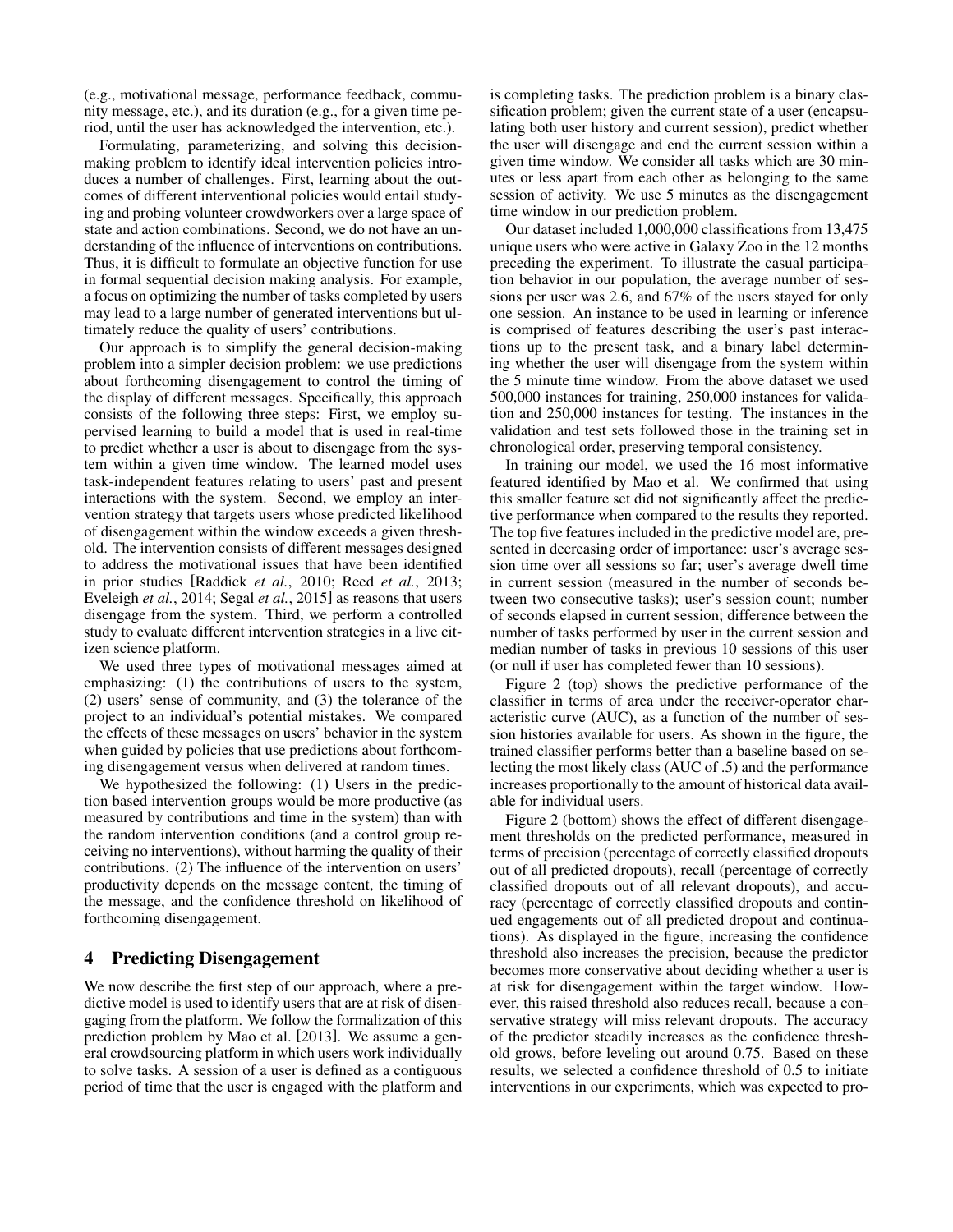

Figure 2: Performance in predicting disengagement. In top figure,  $S > x$  means number of sessions is larger than x.

vide a good balance between precision and recall without significantly compromising the prediction accuracy.

#### 5 Designing Intervention Strategies

We now describe the second step of our approach, centering on the design of intervention messages that are promising for increasing the motivation of users in the platform. The intervention messages (shown in Table 1) were developed in accordance with the administrators of Galaxy Zoo, and directly address issues that have been shown in prior work to reduce the motivation of volunteers in citizen science. The helpfulness type message emphasized to individual users that their contributions are valuable to the Galaxy Zoo project. The community type message emphasized the collective nature of Galaxy Zoo project and its sense of community. The anxiety-reduction type message emphasized the tolerance to individual mistakes by volunteers, addressing the fear of making mistakes in classification, which has been documented in several studies on motivation in citizen science [Eveleigh *et al.*, 2014; Segal *et al.*, 2015].

We made the following decisions to minimize the disruption to participants associated with the delivered messages, in accordance with guidance from the Galaxy Zoo administrators. First, the messages were shown for 15 seconds or until the message was closed by the user. Second, we generated an intervention message *at most* once per session for each user. Third, the intervention was introduced using a window that smoothly integrated within the Galaxy Zoo GUI using a "slide-in" animation (see Figure 3). Lastly, in accordance with the Galaxy Zoo administrations, the intervention window included an option to opt out of receiving any additional

| Type      | Message                                             | Cohort              |
|-----------|-----------------------------------------------------|---------------------|
| Helpful   | Please don't stop just yet. You've been extremely   | Random-Helpful      |
|           | helpful so far. Your votes are really helping us to | Predicted-Helpful   |
|           | understand deep mysteries about galaxies.           |                     |
| Community | Thousands of people are taking part in the project  | Random-Community    |
|           | every month. Visit Talk at talk. galaxyzoo.org      | Predicted-Community |
|           | to discuss the images you see with them.            |                     |
| Anxiety   | We use statistical techniques to get the most from  | Random-Anxiety      |
|           | every answer; So, you don't need to worry           | Predicted-Anxiety   |
|           | about being "right". Just tell us what you see.     |                     |



Figure 3: Intervention message overlaid on Galaxy Zoo screen (partial view).

messages. The study received ethics approval from the Institutional Review Board of Ben-Gurion University.

# 6 Empirical Studies

We now describe the third step of our approach, consisting of two studies for evaluating the effect of different intervention strategies on users' behaviors in the system.

#### 6.1 Effect of Timing and Message Content

In the first experiment we compared the effects of different message contents and the timing of the intervention on the contributions of users in the platform. We created two cohorts of users for each message type. For the first cohort, the timing of the message was guided using the predictive model. For the second, the timing of the message was distributed randomly. Thus, users in the Predicted-Helpful ("P-Helpful") cohort were targeted by the helpfulness intervention message when they were predicted to disengage within the target horizon by the model, and users in the Random-Helpful ("R-Helpful") cohort were targeted by the helpfulness intervention message randomly (and similarly for the Predicted-Community and Predicted-Anxiety cohorts).

The amount of time to an intervention in the random condition was determined by fitting a Poisson distribution to the prior session history we obtained from Galaxy Zoo. The intervention time was then drawn uniformly between the limits of 0 (i.e, intervene immediately) and a session length that was sampled from this distribution. Note that in practice, the user may already have disengaged from the system by the determined intervention time. To keep the number of interventions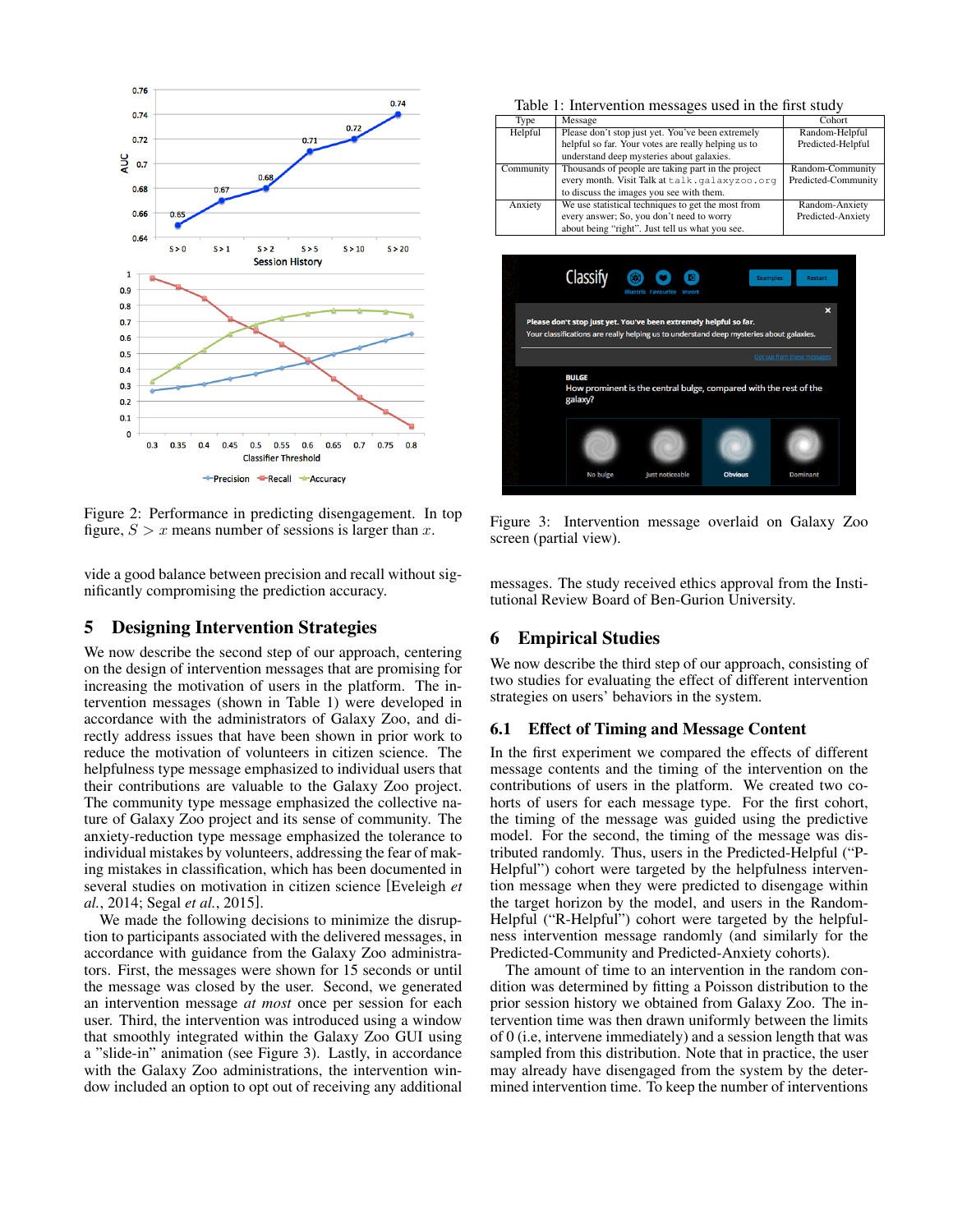

Figure 4: Comparison of number of tasks performed overall (top) and by prior sessions for all cohorts (bottom). In bottom figure,  $S > x$  means number of sessions is larger than x.

equal for each cohort, we ran a pre-experiment simulation to compute the number of interventions that would be generated by the prediction based approach on past data and normalized the random condition to match this number of interventions. Using this strategy we were able to generate nearly equal number of interventions between the different cohorts.

A total of 3,377 users were considered in the study, of which 2,544 (75%) were new users with no prior history of interaction in the system. The study took place between August 10 and September 20, 2015. Users logging on to the system during this time period were randomly divided between the six cohorts described above and an additional cohort (the control group) which received no interventions. All cohorts included 567 volunteers each, except the Predicted-Anxiety cohort which included 565 volunteers. In total, 4,168 interventions were generated for all of the intervention cohorts. At the request of the Galaxy Zoo administrators, we left out of the study a small minority of super-users with a contribution rate that was greater than three standard deviations from the mean contribution rate for all cohorts. This subpopulation included 33 users (0.1% of total participants) with an average contribution rate of 456 tasks per session (the remaining user population had less than 50 tasks per session on average). These super users were removed from the study since they had already established themselves as persistent contributors with significantly different contribution patterns and they were not a target population for our study.

Figure 4 (top) shows the average contribution rates for each of the cohorts. There was no statistically significant difference between the contribution rates of users in the random intervention cohorts and the control group. The figure also shows that the users in the P-Helpful cohort generated 19.6% more contributions than users in the R-Helpful cohort which saw the same message ( $p < 0.05$ , analysis of variance).

Figure 4 (bottom) shows the evolution of contribution rates for the seven conditions as the number of sessions for each user increases. As shown in the figure, the contribution rates for the users in the P-Helpful cohort steadily increases as the users in this cohort complete more sessions over time and engagement predictions become more informative as a result. In contrast, none of the other conditions expressed any significant increase in contribution rates. We note that, although the contribution of the P-Community cohort increased over time, this trend was not statistically significant.

Contrary to our expectations, none of the cohorts stayed longer in the system when compared to the control (871 seconds). Therefore, to explain the higher contribution rates for the users in the P-Helpful cohort, we analyzed the dwell time (the average number of seconds between task submissions) for the different intervention cohorts. We found that the dwell time following intervention for the P-Helpful cohort (26 seconds) was significantly shorter than the dwell time of the control group (33.5 seconds).

A possible consequence of the faster turnaround time for users solving tasks in this cohort is a decrease in the quality of their contributions. Since gold-standard answers to Galaxy Zoo tasks are not available, we instead used user agreement as the metric for quality. User agreement is commonly tracked as a quality metric in crowdsourcing platforms and is the basis for the aggregation algorithms such as Dawid-Skene [Ipeirotis *et al.*, 2010]. We computed the agreement score for each cohort by iterating over all Galaxy Zoo tasks worked on by the users in this cohort during the experiment. For each task, we computed the KL-divergence between the distribution of classifications collected from the cohort to the distribution of classifications collected from Galaxy Zoo since its launch in 2012 until the start of our experimentation and then averaged over all tasks. Our analysis showed no statistically significant difference between the KL divergence of the different cohorts. This analysis supports the conclusion that the quality of the work for users in the P-Helpful cohort was not different from that of the other cohorts and that the speed up from this intervention did not lead to a decrease in the quality of work.

To summarize the first study, we demonstrated that both the timing and the content of messages are important design choices in an intervention strategy aimed at improving volunteer engagement. One potential explanation of the influence of the helpful message is that it resonates with participants interest in making a socially beneficial contribution, with its emphasis of the principle of volunteerism. Nonetheless, without controlling the timing of the intervention based on predictions of forthcoming disengagement, this message is not effective (see the performance of the R-Helpful cohort). In contrast, the community type message, which encouraged users to go and explore when they are predicted to be readying to disengage (and perhaps losing interest) may actually stimulate users to exit the task stream at focus of attention; the message is coupled with a link to a community home page. Further, we suspect that overcoming "classification anxiety"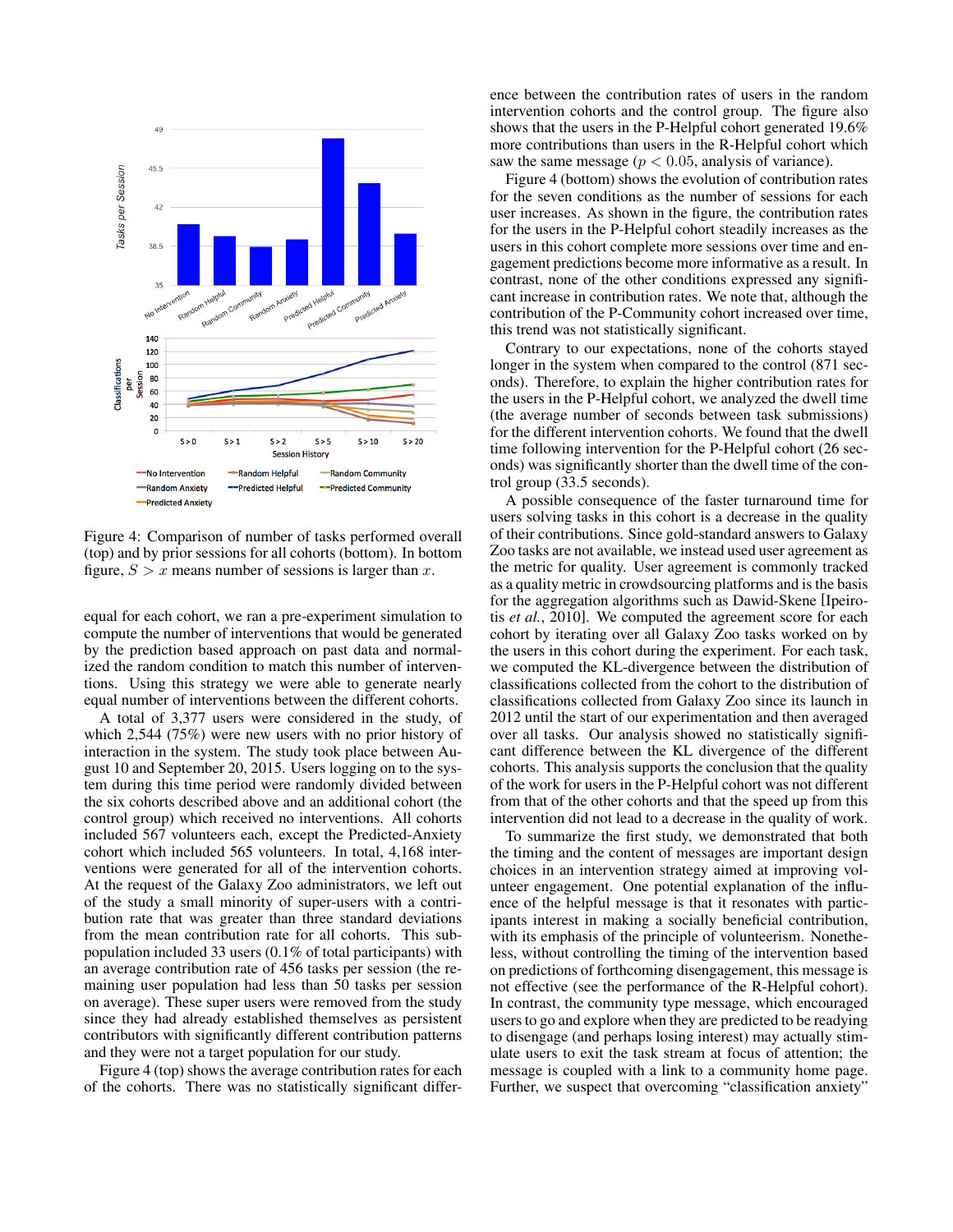may require more intensive psychological support and modulation (e.g., through practice and reassurance on a number of occasions) than a single supportive message. Lastly, we attribute the increase in contributions over time for users in the P-Helpful cohort to the improvement in predictor performance as additional data is collected.

### 6.2 Effect of Threshold

In the second experiment we explored the sensitivity of results to changes in the probability threshold used to control the display of messages. That is, we selected different thresholds on the inferred likelihood of forthcoming disengagement required to initiate interventions. We aimed at understanding the ideal tradeoff between precision and recall in guiding the delivery of intervention messages. Based on the results from the previous study, all cohorts were targeted with the helpful intervention message based on disengagement predictions but differed in the threshold value used to predict if users would disengage within the designated time frame of 5 minutes.

Users in the low-threshold, medium-threshold and highthreshold cohorts were assigned a predictor using threshold values of 0.3, 0.5, and 0.7 respectively. These numbers were chosen because they were shown to have a significant impact on the number of interventions generated in a simulation that we ran in advance (Figure 5 top).

Figure 5 (top) shows the simulation of the number of interventions that would be generated for different threshold values and available histories of users (computed on the data collected from the control condition of experiment 1). As shown by the figure, varying the threshold used by the disengagement predictor affects how many interventions are generated for different users, depending on their past interactions. The number of generated interventions decreases for all histories as the confidence threshold of the predictor increases.

The study was conducted between December 18th, 2015 and January 5th, 2016. A total of 1,290 users participated in the study, of which 837 (65%) were new users with no prior history of interaction in the system. The low- and highthreshold cohort included 322 users each, while the mediumthreshold cohort included 323 users. In total, 1,529 interventions were generated for all cohorts.

Figure 5 (bottom) shows the contribution rates for the different cohorts. As shown in the figure, the rate of contributions for the medium-threshold cohort was significantly higher than that of the other cohorts ( $p < 0.05$ , analysis of variance). This result demonstrates the effect of the prediction threshold on users' contribution rates for interventions using the helpful-message type. While all three intervention cohorts outperformed the no-intervention cohort, the 0.5 prediction – the agnostic threshold used in the first experiment – achieved the best results.

#### 7 Conclusion

We described a methodology and experiments aimed at exploring challenges and opportunities with extending the engagement of users in volunteer-based crowdsourcing platforms. We focused on the Galaxy Zoo system, one of the largest crowdsourcing efforts on the web. We constructed a predictive model from a large corpora of data about Galaxy



Figure 5: Effect of session history on number of interventions for different prediction thresholds (top) and effect of prediction thresholds on contributions (bottom). In top figure,  $S$ means number of sessions.

Zoo volunteers predicting when users would soon disengage from the system based on observations about their activities and their histories. We used the model to generate real-time interventions based on the inferred likelihood that volunteers engaged with the system would soon disengage. The interventions were messages designed to address recognized challenges with the motivation of volunteers assisting with citizen science problems. Our evaluations highlighted the joint effect of intervention timing and message content on the contributions of Galaxy Zoo users. We found that a message emphasizing that users individual contributions were important was able to significantly increase the contribution of users without decreasing the quality of their work, but that this messaging intervention had a significant effect only when guided by the predictive model.

We see several directions for future work. We wish to further investigate the influences and interactions between message content and timing so as to better understand the role of each factor and their combined effects on crowdworkers. We wish to study other sets of interventions, including the modulation of task type, changing difficulty of tasks, and such factors as the aesthetics, interestingness, and inspirational influence based on visual or other properties of tasks. We also see opportunity to extend this work to compute intervention policies that consider richer multi-step plan-based methodologies and designs that recognize different types of users and that personalize the messages to different cohorts. Finally, we see great promise in extending these methods to the problem of re-engagement: guiding interventions that increase the likelihood that volunteers return to the system after leaving.